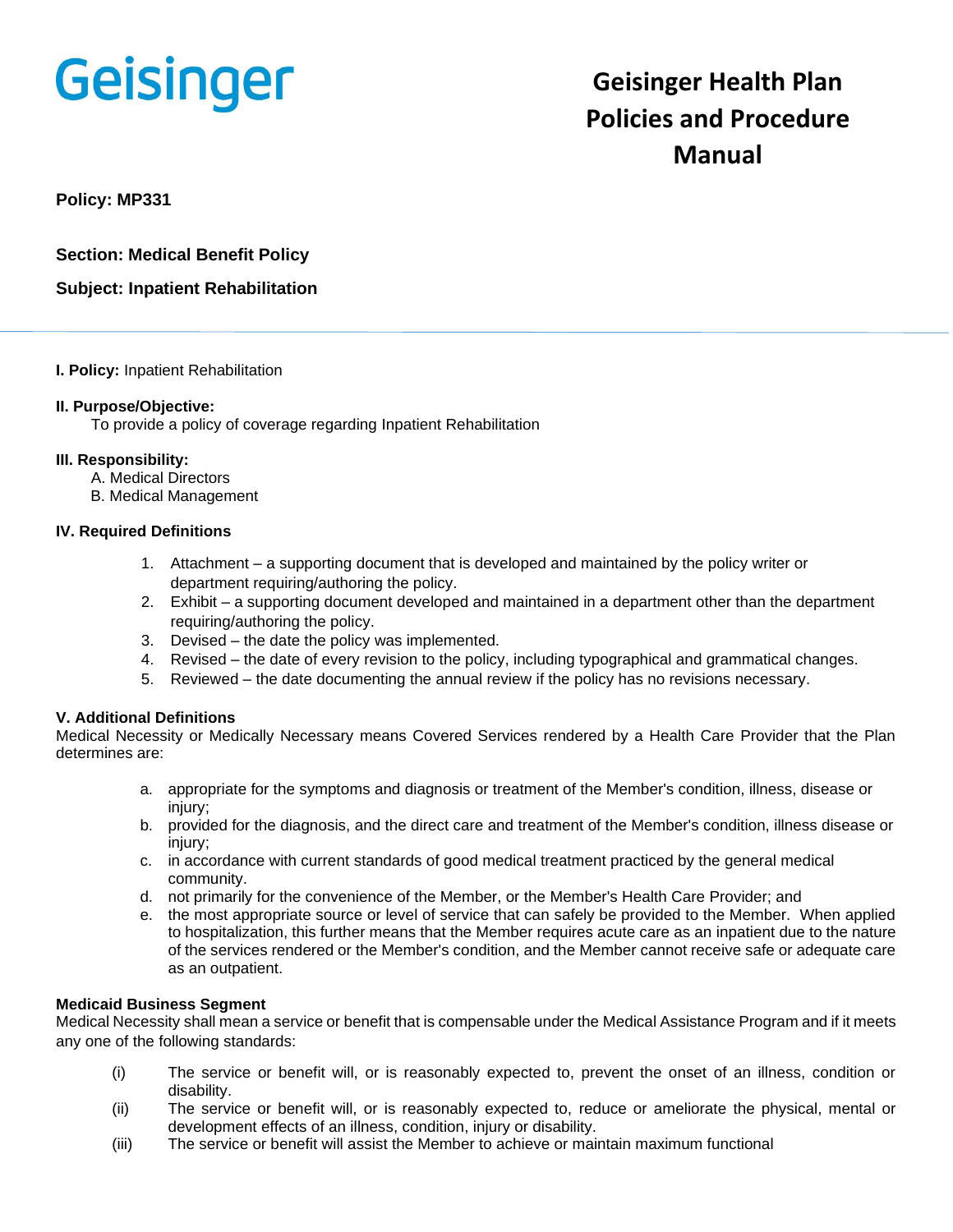capacity in performing daily activities, taking into account both the functional capacity of the Member and those functional capacities that are appropriate for members of the same age.

# **CRITERIA: REQUIRES PRIOR AUTHORIZATION BY A PLAN MEDICAL DIRECTOR OR DESIGNEE**

To be considered for admission to an inpatient rehabilitation facility**, ALL MUST BE MET:**

- The member has had a recent acute event resulting in a significant function decline requiring an interdisciplinary team approach that includes:
	- $\circ$  Weekly rehabilitation team assessment, intervention, and conferences due to the potential risk of significant change in physical or medical status; and
	- o 24-hour per day access to a rehabilitative registered nurse; and
	- $\circ$  Supervision or active intervention by a rehabilitation physician at least 3 times per week; and
	- $\circ$  The planned rehabilitation services require an intensity, frequency and duration as to make it impractical for the services to be delivered in a less intense setting
- The member must be clinically stable enough to follow commands, and be able to tolerate and willing to participate in an intensive therapy program for a minimum of 3 hours/day, 5 days/week
- The member must require at least 2 therapy disciplines (PT, OT, ST, orthotics/prosthetics), one of which must be PT or OT
- The rehabilitative program is individualized and defines quantifiable outcome goals; and
- There is a reasonable expectation of significant therapeutic improvement as a result of the rehabilitative program over a clearly defined timeframe, and reasonable expectation of discharge to home or other community setting

#### **EXCLUSIONS:**

Inpatient rehabilitation will be considered to be not medically necessary and therefore **NOT COVERED** when any of the following apply:

- The medical record documentation does not support the need for intensive inpatient rehabilitation
- The member's condition is such that the medically necessary services could be adequately provided in a less intensive setting
- A program of coordinated interdisciplinary care is either not required or not provided
- A significant meaningful therapeutic improvement is not expected
- The treatment is intended to maintain the current physical state, or to prevent or slow progressive deterioration of the current state.

**Note: A complete description of the process by which a given technology or service is evaluated and determined to be experimental, investigational or unproven is outlined in MP 15 - Experimental Investigational or Unproven Services or Treatment.**

#### **CODING ASSOCIATED WITH: Inpatient Rehabilitation**

*The following codes are included below for informational purposes and may not be all inclusive. Inclusion of a procedure or device code(s) does not constitute or imply coverage nor does it imply or guarantee provider reimbursement. Coverage is determined by the member specific benefit plan document and any applicable laws regarding coverage of specific services. Please note that per Medicare coverage rules, only specific CPT/HCPCS Codes may be covered for the Medicare Business Segment. Please consult the CMS website at www.cms.gov or the local Medicare Administrative Carrier (MAC) for more information on Medicare coverage and coding requirements*

#### **Revenue Codes:**

- 0128 Room and board, semi-private, two-bed, rehabilitation
- 0138 Room and board, semi-private, three-four-bed, rehabilitation
- 0158 Room and board, ward, rehabilitation
- 0420-0429 physical therapy
- 0430-0439 occupational therapy
- 0440-0449 speech-language pathology

#### **DRG Code**

945 Rehabilitation with complications and comorbidities/major complications and comorbidities